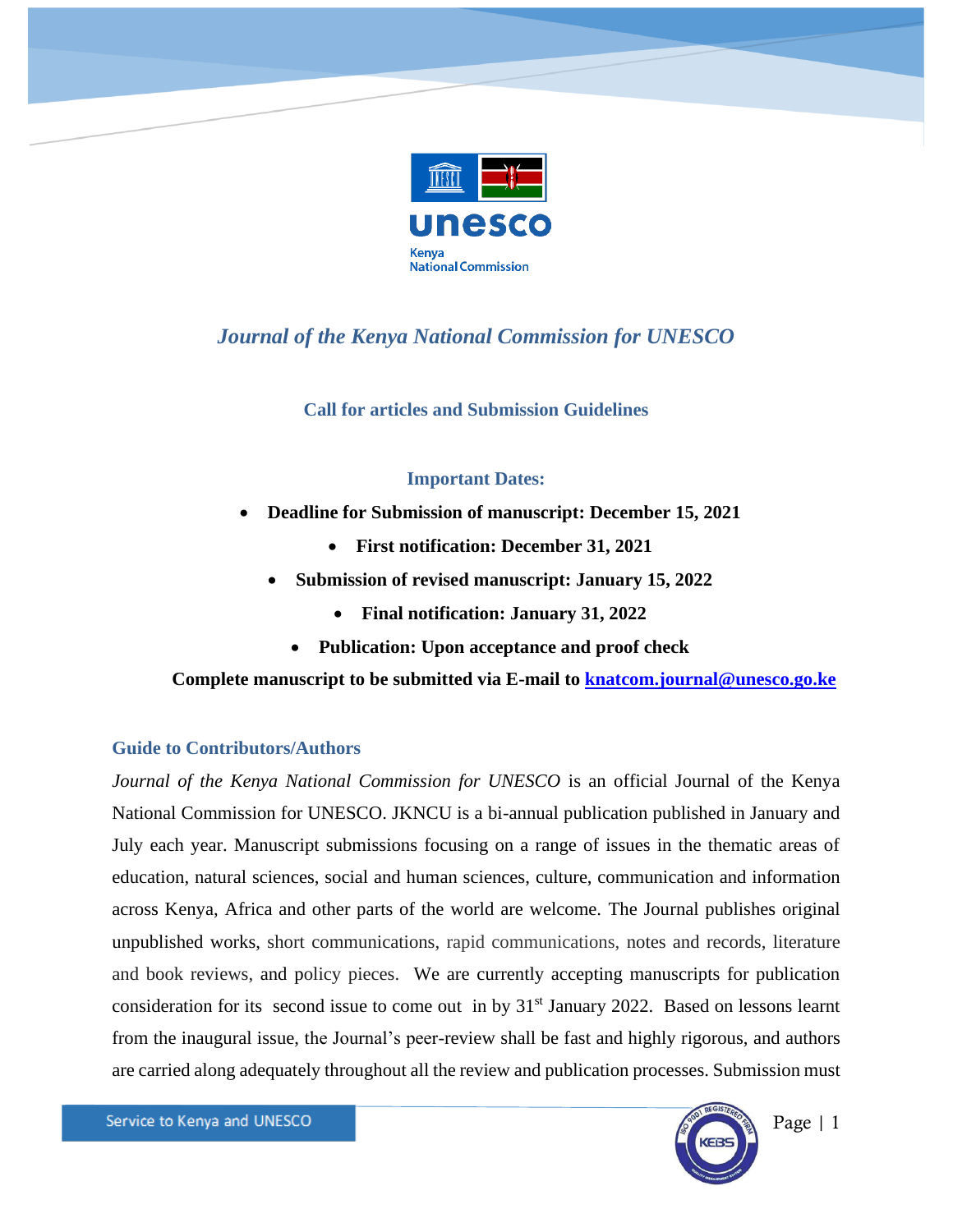be well researched, informed and demonstrate familiarity with the relevant literature and key concept informing the study.

## **Thematic areas targeted by this multi-disciplinary Journal**

The journal will be published bi-annually with focus being articles in the UNESCO thematic areas of competence which includes education, natural sciences, social and human sciences, culture, communication, and information. For each of the above thematic areas, the focus will be in the following sub-themes:

#### **Education**:

- Higher Education and TVET *('Leaving no one behind in education' in view of COVID 19 pandemic, Integrating ICT in Early Childhood Education (ECDE), Promoting life- long learning through Education in prisons towards achievement of Education Agenda 2030*)
- Basic Education and Learning *(Reshaping concepts and practices in higher education to ensure sustainable development for the planet and humanity in view of ''classes without walls, leveraging on opportunities and tackling challenges arising from digitalization trends to achieve Agenda 2030 and beyond; The case of TVET Education in Kenya)*
- Cross Cutting Education Issues (*Education in the face of a pandemic*, *Global Education Priorities, Global Citizenship Education, and education for sustainable Development: Good practices in basic education*)

#### **Natural Sciences**:

- Ecological, Hydrological & Earth Sciences (*environment, conservation and management of natural resources, freshwater (surface and groundwater) and ocean science, climate change, geology, disaster and risk reduction, geo-hazards, geoparks/man and biosphere reserves and sustainable development*)
- Basic Sciences & Engineering (*Science, Technology, Engineering and Mathematics and mentorship in STEM, Science, Technology and Innovation policy and programmes, artificial intelligence*)

#### **Social and Human Sciences**

• Social Transformation and Development (*Social transformation, social development, anticipation, foresight, social inclusion, gender, youth, human, rights, philosophy, migration, democracy*).

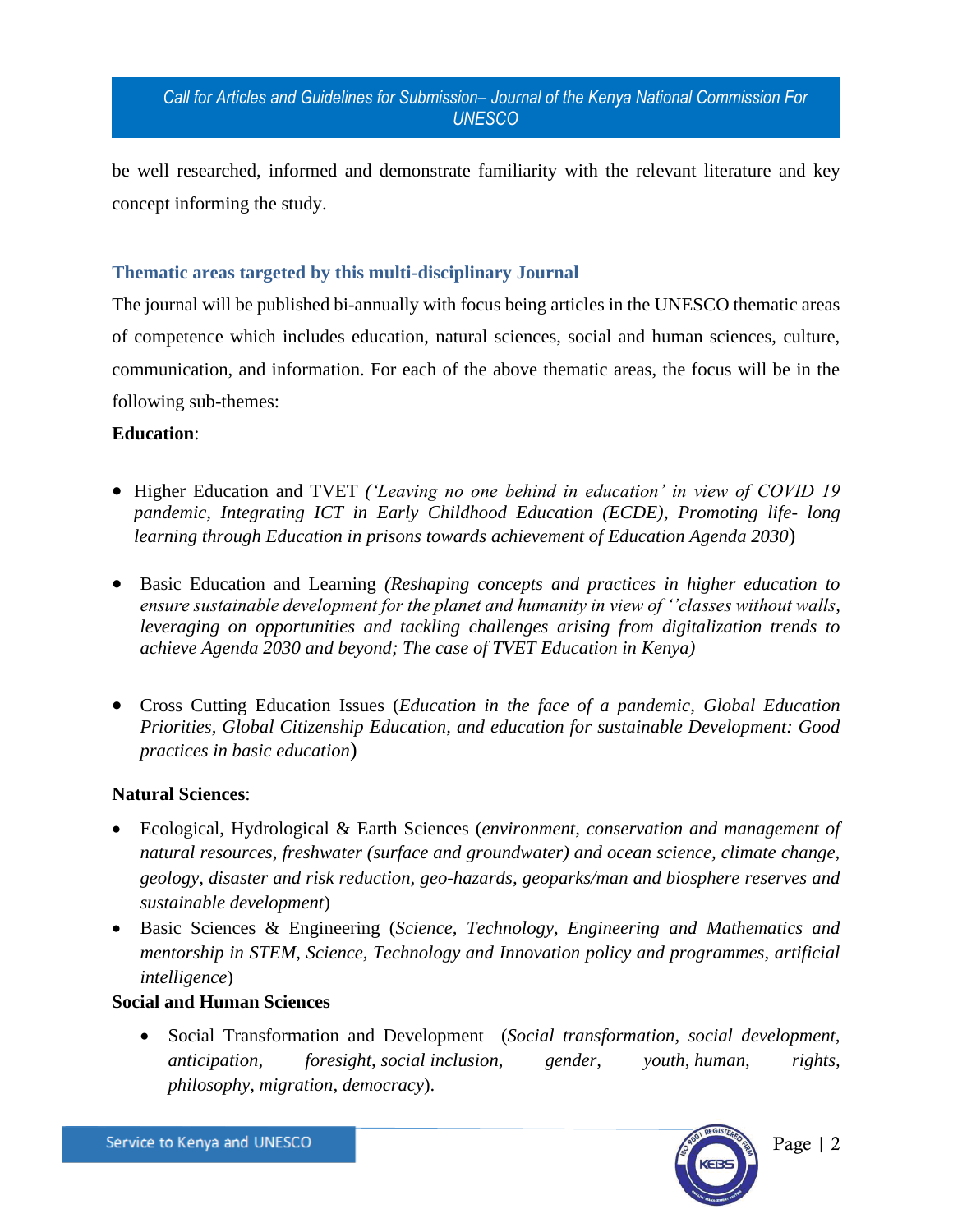• Ethics of Science and Sports (*Ethics, bioethics, anti-doping, physical education, sports)* **Culture**

- Cultural Heritage (*conservation and protection of heritage including language, cultural heritage policy, underwater cultural heritage, safeguarding of intangible cultural heritage, intangible heritage in museums, technology for heritage conservation and protection, financing heritage conservation, disaster risk management for heritage, heritage conservation and gender, heritage and marginalized groups, heritage in young hands)*
- Cultural Expressions and Creative Arts (*fostering culture and creative industries, promotion of arts in the digital era, arts education, protecting copyrights and intellectual properties for culture and creative industries, national culture statistics and indicators)*

# **Communication and Information**

- Media development (*media literacy, media and gender, media and advertising, media and law, journalism studies)*
- Information and Knowledge (*communication technology for development)*

Interested authors are advised to submit their manuscripts in electronic forma in MS Word (Times Roman, Size 12, double spaced) by email to **knatcom.journal@unesco.go.ke**. The articles should meet the following requirements:

- i. Title page with a short running title, full names of author, the author's institutional affiliations and email contacts for the corresponding author should be identified with an asterisk
- ii. Abstract (150-200 words) and keywords
- iii. Main text should not exceed 6000 words
- iv. Brief acknowledgments where financial and material support should also be mentioned and can contain grant and contribution numbers
- v. References The complete reference list should appear alphabetically by name at the end of the paper. Reference journal articles, article by DOI, book, book chapter and online documents accordingly.
- vi. Tables (each table complete with caption, numbered, placed in the text and footnotes)
- vii. Figure in superior quality electronic format well captioned, numbered and well placed
- viii. Appendices (if relevant) Figures and supporting information should be supplied as separate files and will be published after the references.
- ix. Permissions If author includes figures that have already been published elsewhere, you must obtain permission from the copyright owner(s) for both the print and online format.

Service to Kenya and UNESCO



Page | 3